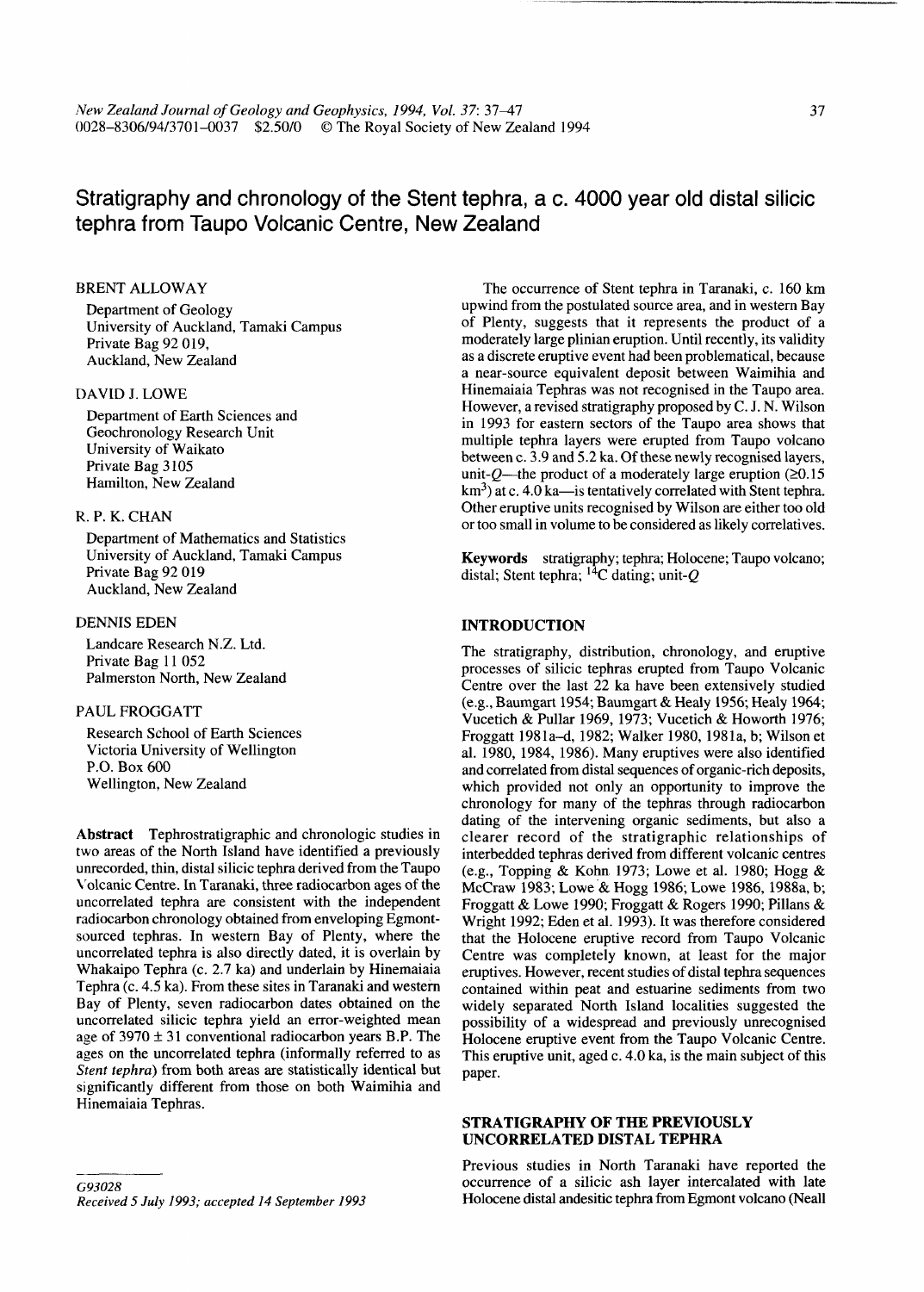& Alloway 1986; Alloway 1989). On the basis of its ferromagnesian mineralogy and glass composition, this ash layer was identified as an eruptive unit derived from the Taupo Volcanic Centre. Three radiocarbon dates were obtained for the tephra, which, at the time, suggested tentative correlation with Waimihia Tephra—as defined by Vucetich & Pullar (1973) (Alloway 1989; Alloway et al. 1992). However, it was noted that these dates were all about 500 years older than those ages obtained for Waimihia Tephra from elsewhere in the North Island, but they were consistent in age with the independent radiocarbon chronology obtained from the enveloping Egmont-sourced tephra layers. Cores containing airfall tephras interbedded with organic sediments have since been investigated at Papamoa Bog in the western Bay of Plenty (Fig. 1). In cores from this locality, which has a more comprehensive silicic tephrostratigraphy than in Taranaki, a silicic tephra has been identified with an age that closely corresponds with those obtained from Taranaki. From these widely dispersed North Island localities, the nature, stratigraphic position, and age of this previously uncorrelated silicic tephra, and those tephra layers immediately adjacent to it, are specifically examined to establish its validity as a widespread Holocene eruptive from the Taupo Volcanic Centre.

# **Tephrostratigraphy**

#### *Taranaki*

The uncorrelated silicic tephra was first recognised by Wellman (1962) in Holocene coastal sections of Taranaki as "a laminated silt-grade putty coloured ash" and named as the middle member of Stent Ash. The upper and lower members of Stent Ash were subsequently identified (Neall & Alloway 1986; Alloway 1989) as distal equivalents of Inglewood and Korito Tephras, respectively—both locally sourced andesitic units from Egmont volcano (Neall 1972; Alloway 1989). The silicic tephra (hereafter informally named *Stent tephra)* was subsequently identified in five further sections in central Taranaki (Fig. 1A) where it was easily distinguished from adjacent andesitic tephra on the basis of its conspicuous paler colour and consistent siltgrade glassy texture. Where interbedded in peat or coastal sands, Stent tephra forms a discontinuous, white to yellow (10YR 8/2-7/6), well sorted, glassy, very fine ash. In estuarine sediment, it is usually continuous and uniformly thick (20 mm) with a characteristic pinkish (5YR 7/3) colour. Stent tephra may also match a minor peak of dispersed silicic glass recorded by Stewart et al. (1977) within the upper profile of a representative Andisol from South Taranaki.

Three radiocarbon dates for Stent tephra have so far been determined from Taranaki (Fig. 2). In an open drain at Kaimata (section T2), a radiocarbon date (NZ6702A) of  $3580 \pm 80$  yr B.P. was obtained from a bulk peat sample between the discontinuously exposed Stent tephra and underlying Korito Tephra. Two further radiocarbon dates (Wk-1259A and Wk-1032A) of 3940  $\pm$  70 and 3870  $\pm$  110 yr B.P. were obtained from peat immediately beneath Stent tephra near Mangamingi and Onaero, respectively (sections Tl and T3). At the Onaero section (T3), the enveloping andesitic tephras were also radiocarbon dated in sequence along with Stent tephra (Fig. 2). The resultant dates for these andesitic tephra layers are: Inglewood Tephra,  $3690 \pm$ 80 yr B.P. (Wk-1031A); Korito Tephra, 4150 ± 100 yr B.P.

(Wk-1033A); Tariki Tephra, 4590 ± 100 yr B.P. (Wk-1034A); and Waipuku Tephra,  $5260 \pm 90$  yr B.P. (Wk-1035A). All of these ages are stratigraphically consisten? and in close agreement with dates of equivalent units described elsewhere in Taranaki and Waikato (Table 1).

The radiocarbon date from beneath Stent tephra ai Kaimata (T2) is considerably younger than the two other dates obtained from Onaero and Mangamingi, which are considered reliable and entirely consistent with the independent radiocarbon chronology established for the overlying Egmont-sourced Inglewood Tephra (c. 3.6 ka) and closely underlying Korito Tephra (c. 4.1 ka) (Fig. 2; Table 1). It is not clear why this Kaimata date should be significantly younger than the others, but it is possible it was subjected to contamination by younger carbon in the free-flowing open drain near the sampling site.

# *Bay of Plenty*

Two cores (BP1 and BP2) were obtained from Papamoa Bog using a D-section corer within c. 10 m of each other (Fig. IB). In core BP1, Stent tephra was identified at c. 3.4 m depth as a c. 20 mm thick, greyish-white medium ash layer (Fig. 3). Radiocarbon samples obtained immediately above and below the tephra yielded ages of  $4060 \pm 80$  (Wk-1443A) and  $3910 \pm 110$  yr B.P. (Wk-1444A), respectively. Whakaipo Tephra (as defined by Vucetich & Pullar 1973) (also directly dated) was identified at c. 2 m depth, together with Hinemaiaia Tephra (as defined by Froggatt 1981c and Lowe 1986) at c. 4 m depth. Radiocarbon samples directly above Hinemaiaia Tephra, and 0.25 m below it, constrained its age (Fig. 3).

Core BP2 contains almost identical stratigraphy to BP1. Stent tephra was not obvious as a macroscopic layer but rather as a zone of dispersed glass at c. 3.2 m depth, which was radiocarbon dated at  $3820 \pm 70$  yr B.P. (Wk-2151A). In a peaty swale immediately seaward of a large dune backing onto Papamoa bog (Fig. IB, core BP3), Stent tephra was identified close to the base of the peat at c. 2 m depth and was dated at  $4030 \pm 80$  yr B.P. (Wk-1565A). This age was confirmed by another date of  $4140 \pm 80$  yr B.P. (Wk-1564A) from wood underlying the tephra from the peat/ sand interface (Fig. 3). Stent tephra is stratigraphically constrained by the presence of the geochemically distinctive Whakaipo Tephra (see Glass Composition section) above and, in core BP1, by Hinemaiaia Tephra below. Both these tephras were positively identified by a combination of radiocarbon chronology, ferromagnesian mineralogy, and glass composition (Wigley 1990; Lowe et al. 1992). Waimihia Tephra was not identified in the Papamoa cores and has yet to be found in western Bay of Plenty or the Waikato (Lowe 1988a).

#### **Ferromagnesian mineralogy and glass composition**

The ferromagnesian mineralogy of Stent tephra from two sites in Taranaki is dominated by orthopyroxene (c. 43%) but contains a significant proportion of Egmont-sourced clinopyroxene (c. 30%) and hornblende (c. 27%) contaminants (Alloway 1989). At Papamoa, Stent tephra in core BP1 is also dominated by orthopyroxene (G. N. A. Wigley unpubl. data).

Glass shards of samples from two Taranaki localities (sections T2 and T3) were analysed for major elements using electron microprobe (EMP) analysis. Results show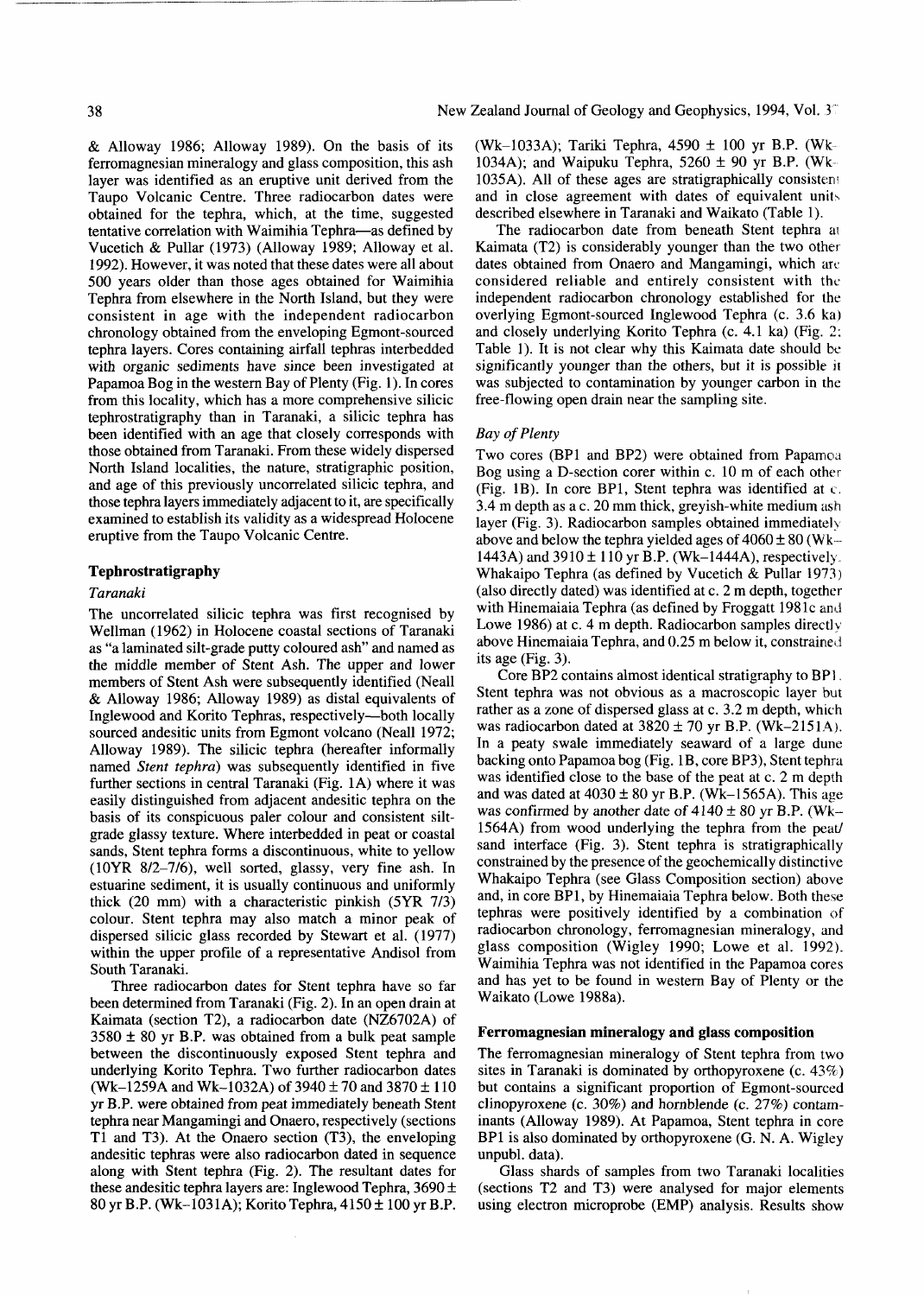

Fig. 1 Location map of Stent tephra sites in Taranaki (T1-T6) and Papamoa (BP1-BP3) in the North Island. A and B show detailed locations.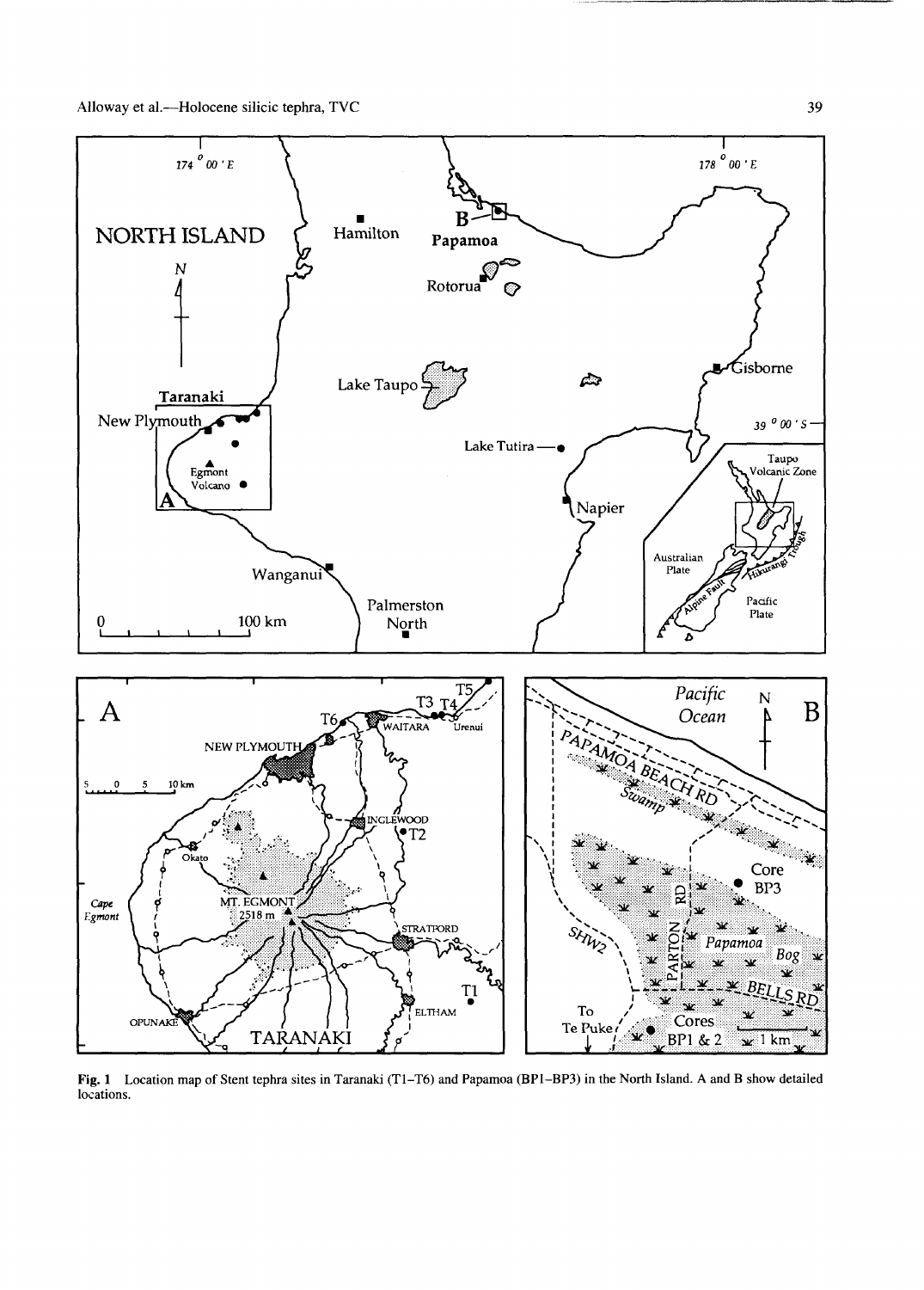

**Fig.** 2 Stratigraphic columns of tephras and radiocarbon dates from sections in Taranaki (see Fig. 1A); all ages are quoted as conventional ages based on the old half-life (5568  $\pm$  30 yr). The uncorrelated silicic tephra is labelled Stent tephra.

|  |  | Table 1 Radiocarbon dates of Egmont-sourced tephras relevant to the age of Stent tephra. |  |
|--|--|------------------------------------------------------------------------------------------|--|
|--|--|------------------------------------------------------------------------------------------|--|

| Tephra<br>formation | Lab <sup>a</sup> | $^{14}$ C<br>number | Ageb<br>(yr B.P.) | Std<br>deviation<br>(SD) | Sample<br>type <sup>c</sup> | References <sup>d</sup> | Collector       | Comments <sup>e</sup> |
|---------------------|------------------|---------------------|-------------------|--------------------------|-----------------------------|-------------------------|-----------------|-----------------------|
| Manganui            | NZ               | 3423                | 2890              | 100                      | P                           | 2                       | McGlone & Neall | min                   |
|                     | NZ               | 3139                | 3320              | 60                       | P                           | 2                       | McGlone & Neall | max                   |
| Inglewood           | NZ               | 3353                | 3610              | 80                       | W                           | 3                       | Neall           | min                   |
|                     | Wk               | 1031                | 3690              | 80                       | P                           |                         | Alloway         | max                   |
|                     | Wk               | 539                 | 3610              | 60                       | P                           | 4                       | Lowe            | min                   |
|                     | Wk               | 540                 | 3750              | 70                       | P                           | 4                       | Lowe            | max                   |
| Korito              | Wk               | 1033                | 4150              | 100                      | P                           |                         | Alloway         | max                   |
| Tariki              | Wk               | 1034                | 4590              | 100                      | P                           |                         | Alloway         | min                   |
| Waipuku             | NZ               | 3352                | 5000              | 90                       | W                           | 5                       | Neall           | min                   |
|                     | Wk               | 1035                | 5260              | 90                       | P                           |                         | Alloway         | max                   |

<sup>a</sup>NZ = New Zealand Radiocarbon Dating Laboratory, Institute of Geological and Nuclear Sciences,

Lower Hutt; Wk = University of Waikato Radiocarbon Dating Laboratory, Hamilton.<br><sup>b</sup>All ages are quoted as conventional ages based on the old half-life (5568 ± 30 yr).

The material dated is listed as P, peat; W, wood; C, charcoal.

<sup>d</sup>The reference where first quoted or discussed in relation to the tephra is numbered; the key is below. For ages currently unpublished, the sources are also listed below: 1 Alloway (1989); 2 McGlone et al. (1988); 3 Neall (1979); 4 Lowe (1988a); 5 V. E. Neall — unpublished date.

 $e^{\theta}$ The comments listed as: min = sample overlies tephra formation; max = sample underlies tephra formation.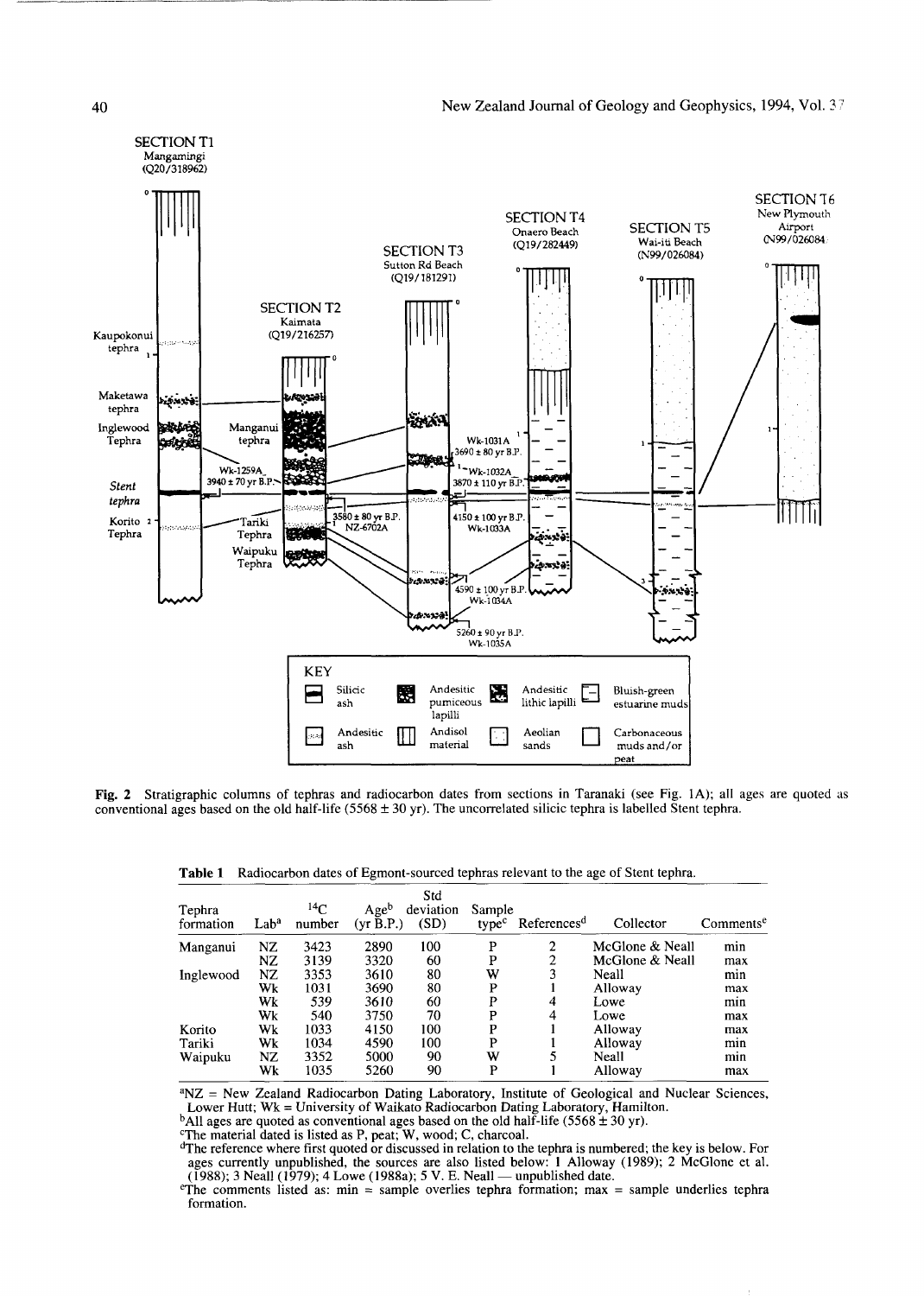

**Fig. 3** Stratigraphic columns of tephras and radiocarbon dates from cores at Papamoa (see inset 1B) and Lake Tutira (see Fig. 1); all ages are quoted as conventional ages based on the old half-life (5568  $\pm$  30 yr).

that each of the tephra layers sampled is homogeneous, as indicated by the generally low standard deviations (Table 2). The EMP analyses confirm that Stent tephra is silicic in composition, and cannot be differentiated from most other Taupo-derived tephras of Holocene age (exemplified by Hinemaiaia Tephra in Fig. 4). However, the analyses are distinct from the Whakaipo Tephra, pre-Holocene Tauposourced tephra (e.g., Aokautere Ash, Table 2) and Okatainasourced tephras (e.g., Rotoehu Tephra, Table 2) as illustrated in the CaO-FeO-K<sub>2</sub>O ternary diagram (Fig. 4) and in the literature (e.g., Lowe 1986; Stokes & Lowe 1988).

Similarly, discriminant function analysis (DFA), based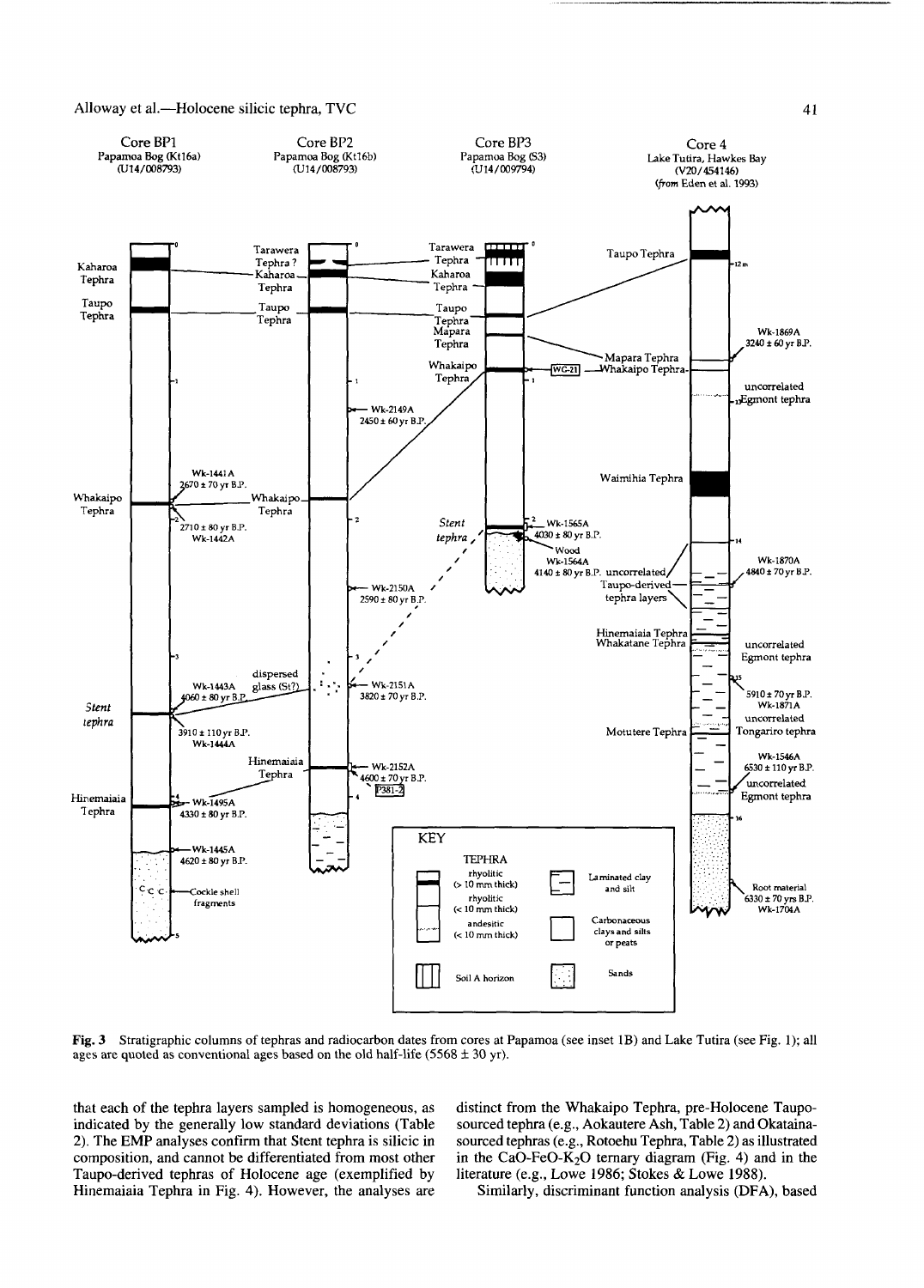

Fig. 4 FeO-CaO-K<sub>2</sub>O ternary plot showing the composition of Stent tephra compared with several other Taupo- and Okatainasourced tephra from Taranaki and western Bay of Plenty. Ticks on the diagram are at 10% intervals.

**Table 2** Average major element composition of glass shards.

|                   |                                                        | Papamoa Bog, Bay of Plenty<br>(from Wigley 1990; D. J. Lowe<br>& P. C. Froggatt unpubl. data) |                                     |                                               |                                           |                                     |                                     |
|-------------------|--------------------------------------------------------|-----------------------------------------------------------------------------------------------|-------------------------------------|-----------------------------------------------|-------------------------------------------|-------------------------------------|-------------------------------------|
|                   | Stent tephra<br>Section T <sub>2</sub><br>(RSES-50823) | Section T <sub>3</sub><br>(RSES-50824)                                                        | Section 19<br>(RSES-50819)          | Aokautere Ash<br>Section 30<br>$(RSES-50821)$ | Rotoehu Ash<br>Section 30<br>(RSES-50823) | Whakaipo<br>Tephra*<br>$(WG-21)$    | Hinemaiaia<br>Tephra†<br>$(P381-2)$ |
| SiO <sub>2</sub>  | $77.61 \pm 0.31$                                       | $77.46 \pm 0.35$                                                                              | $79.35 \pm 0.30$                    | $79.00 \pm 0.66$                              | $79.36 \pm 0.28$                          | $77.76 \pm 0.22$                    | $76.84 \pm 0.23$                    |
| $Al_2O_3$<br>FeO  | $12.51 \pm 0.17$<br>$1.64 \pm 0.09$                    | $12.65 \pm 0.18$<br>$1.68 \pm 0.09$                                                           | $12.40 \pm 0.12$<br>$1.19 \pm 0.11$ | $12.39 \pm 0.10$<br>$1.20 \pm 0.12$           | $12.38 \pm 0.09$<br>$0.88 \pm 0.06$       | $12.43 \pm 0.20$<br>$1.58 \pm 0.08$ | $12.86 \pm 0.10$<br>$1.75 \pm 0.05$ |
| MgO               | $0.14 \pm 0.03$                                        | $0.16 \pm 0.03$                                                                               | $0.12 \pm 0.01$                     | $0.12 \pm 0.02$                               | $0.14 \pm 0.01$                           | $0.11 \pm 0.02$                     | $0.17 \pm 0.02$                     |
| CaO               | $1.26 \pm 0.10$                                        | $1.31 \pm 0.12$                                                                               | $1.07 \pm 0.09$                     | $1.08 \pm 0.10$                               | $0.83 \pm 0.06$                           | $1.06 \pm 0.05$                     | $1.26 \pm 0.30$                     |
| TiO <sub>2</sub>  | $0.20 \pm 0.06$                                        | $0.20 \pm 0.08$                                                                               | $0.12 \pm 0.03$                     | $0.13 \pm 0.03$                               | $0.14 \pm 0.03$                           | $0.17 \pm 0.04$                     | $0.21 \pm 0.03$                     |
| Na <sub>2</sub> O | $3.66 \pm 0.14$                                        | $3.58 \pm 0.48$                                                                               | $2.47 \pm 0.37$                     | $2.81 \pm 0.46$                               | $2.93 \pm 0.31$                           | $3.60 \pm 0.25$                     | $3.72 \pm 0.12$                     |
| $K_2O$            | $2.96 \pm 0.13$                                        | $2.96 \pm 0.07$                                                                               | $3.08 \pm 0.10$                     | $3.10 \pm 0.28$                               | $3.16 \pm 0.07$                           | $3.15 \pm 0.16$                     | $3.06 \pm 0.06$                     |
| Cl.               |                                                        |                                                                                               | $0.18 \pm 0.02$                     | $0.18 \pm 0.03$                               | $0.18 \pm 0.02$                           | $0.14 \pm 0.03$                     | $0.14 \pm 0.03$                     |
| H <sub>2</sub> O  | $2.08 \pm 0.95$                                        | $3.16 \pm 1.43$                                                                               | $7.14 \pm 0.98$                     | $6.45 \pm 0.94$                               | $6.50 \pm 0.73$                           | $3.40 \pm 1.75$                     | $1.57 \pm 1.76$                     |
| n                 | 11                                                     | 10                                                                                            | 15                                  | 15                                            | 11                                        | 11                                  | 10                                  |

All major element determinations were made on a JEOL JXA-733 electron microprobe housed at Victoria University of Wellington. Analyses were determined using a beam current of 8 nA, beam diameter of 10 or  $20 \mu m$ , and  $3 \times 10 s$  peak counts (meaned). Values are in weight-percent oxide, recalculated to 100% on a fluid-free basis. H<sub>2</sub>O by difference from 100%; total iron expressed as FeO;  $n =$ number of analyses. The major element composition of internal glass standards KN-18, VG-99, and VG-568 were routinely analysed to check and correct for machine drift.

\*Probably equivalent to unit-V of Wilson (1993);  $\dagger$ probably equivalent to unit-K of Wilson (1993).

**42** New Zealand Journal of Geology and Geophysics, 1994, Vol. 37

FeO on glass shard major element composition and using two problems. canonical variates, could only distinguish Whakaipo Tephra. Analyses of the other Holocene Taupo tephras, including Stent tephra, were too similar to differentiate (see also Stokes & Lowe 1988; Stokes et al. 1992).

# **CHRONOLOGY OF STENT TEPHRA**

Radiocarbon dates relevant to Stent tephra from Taranaki and western Bay of Plenty are summarised in Table 3 and Fig. 5. The error-weighted mean age for a dataset of values is calculated by the formula



where  $e_i$  is the error associated with the *i*-th measurement  $t_i$ (Ward & Wilson 1978; Gupta & Polach 1985). The error for the mean age is estimated by the formula



The error-weighted mean ages and associated pooled errors obtained for the three datasets are: Waimihia Tephra  $(n = 14)$ ,  $3232 \pm 20$  yr B.P.; Stent tephra  $(n = 8)$ ,  $3919 \pm 29$ yr B.P.; Hinemaiaia Tephra ( $n = 14$ ),  $4525 \pm 20$  yr B.P.

It is evident that the means of these three datasets are statistically far apart. Plots of the individual data values shown in Fig. 5 reveal a discernable clustering around these distinct mean ages. This feature is also shown in the 99% confidence interval (CI) plots shown in Fig. 6. Since these CI plots do not overlap, we can conclude that there are significant differences between the mean ages. This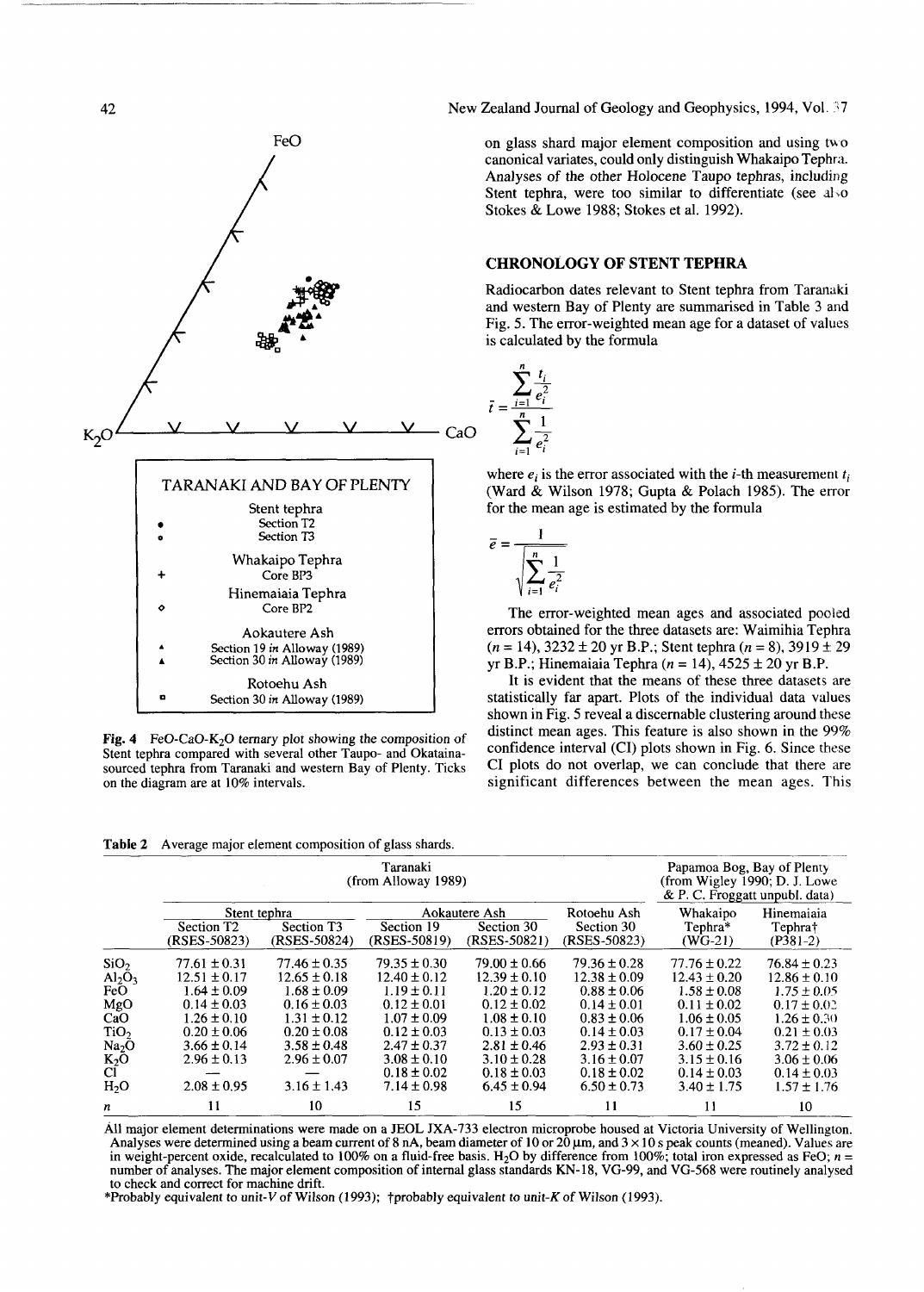

Fig. 5 Comparison of radiocarbon dates (old half-life) that apply to Waimihia Tephra, Stent tephra, and Hinemaiaia Tephra. For each *age* determination, one standard deviation is indicated. For each tephra, the dates are arranged according to sampling position: A, samples above tephra; B, samples within or straddling tephra; C, samples below tephra. Error-weighted mean age with pooled error, and the number of ages *(n)* used in the mean age calculation for each tephra is also indicated; x denotes contaminated or spurious samples, which are excluded from weighted mean age calculations (Froggatt & Lowe 1990).

Table 3 Radiocarbon dates directly relevant to Stent tephra.

| Tephra<br>locality                               | Lab <sup>a</sup> | $^{14}C$<br>number | Ageb<br>(yr B.P.) | Std<br>deviation<br>(SD) | Sample<br>type <sup>c</sup> | References <sup>d</sup> | Collector       | Comments                              |
|--------------------------------------------------|------------------|--------------------|-------------------|--------------------------|-----------------------------|-------------------------|-----------------|---------------------------------------|
| Taranaki                                         |                  |                    |                   |                          |                             |                         |                 |                                       |
| $T^{\dagger}$                                    | Wk               | 1259               | 3940              | 70                       | P                           |                         | Alloway         | Immediately underlying                |
| T <sub>2</sub>                                   | NZ               | 6702               | 3580              | 80                       | P                           |                         | Alloway         | Bulk sample below tephra <sup>e</sup> |
| T <sup>3</sup>                                   | Wk               | 1032               | 3870              | 110                      | P                           |                         | Alloway         | Immediately underlying                |
| Bay of Plenty                                    |                  |                    |                   |                          |                             |                         |                 |                                       |
| BP1                                              | Wk               | 1443               | 4060              | 80                       | P                           | 2, 3                    | Lowe & Wigley   | Immediately overlying                 |
| B <sub>P1</sub>                                  | Wk               | 1444               | 3910              | 110                      | P                           | 2, 3                    | Lowe $&$ Wigley | Immediately underlying                |
| BP2                                              | Wk               | 2151               | 3820              | 70                       | P                           | 4                       | Lowe            | Sample straddling tephra              |
| B <sub>P3</sub>                                  | Wk               | 1565               | 4030              | 80                       | P                           | 2, 3                    | Lowe & Wigley   | Sample straddling tephra              |
| BP3                                              | Wk               | 1564               | 4140              | 80                       | W                           | 2, 3                    | Lowe & Wigley   | Below tephra                          |
| pooled mean age $(n = 8)$                        |                  | 3919               | 29                |                          |                             |                         |                 |                                       |
| pooled mean age excluding                        |                  |                    |                   |                          |                             |                         |                 |                                       |
| contaminated sample from $T2$ ( $n = 7$ ) (3970) |                  |                    |                   | (31)                     |                             |                         |                 |                                       |

<sup>a</sup>NZ = New Zealand Radiocarbon Dating Laboratory, Institute of Geological and Nuclear Sciences, Lower Hutt;

Wk = University of Waikato Radiocarbon Dating Laboratory, Hamilton.

<sup>b</sup>All ages are quoted as conventional ages based on the old half-life (5568  $\pm$  30 yr).

The material dated is listed as P, peat; W, wood; C, charcoal.

<sup>d</sup>The reference where first quoted or discussed in relation to the tephra is numbered; the key is below: 1 Alloway (1989); 2 Wigley (1990); 3 Lowe et al. (1992); 4 D. J. Lowe — unpublished date.

<sup>e</sup>Contaminated sample.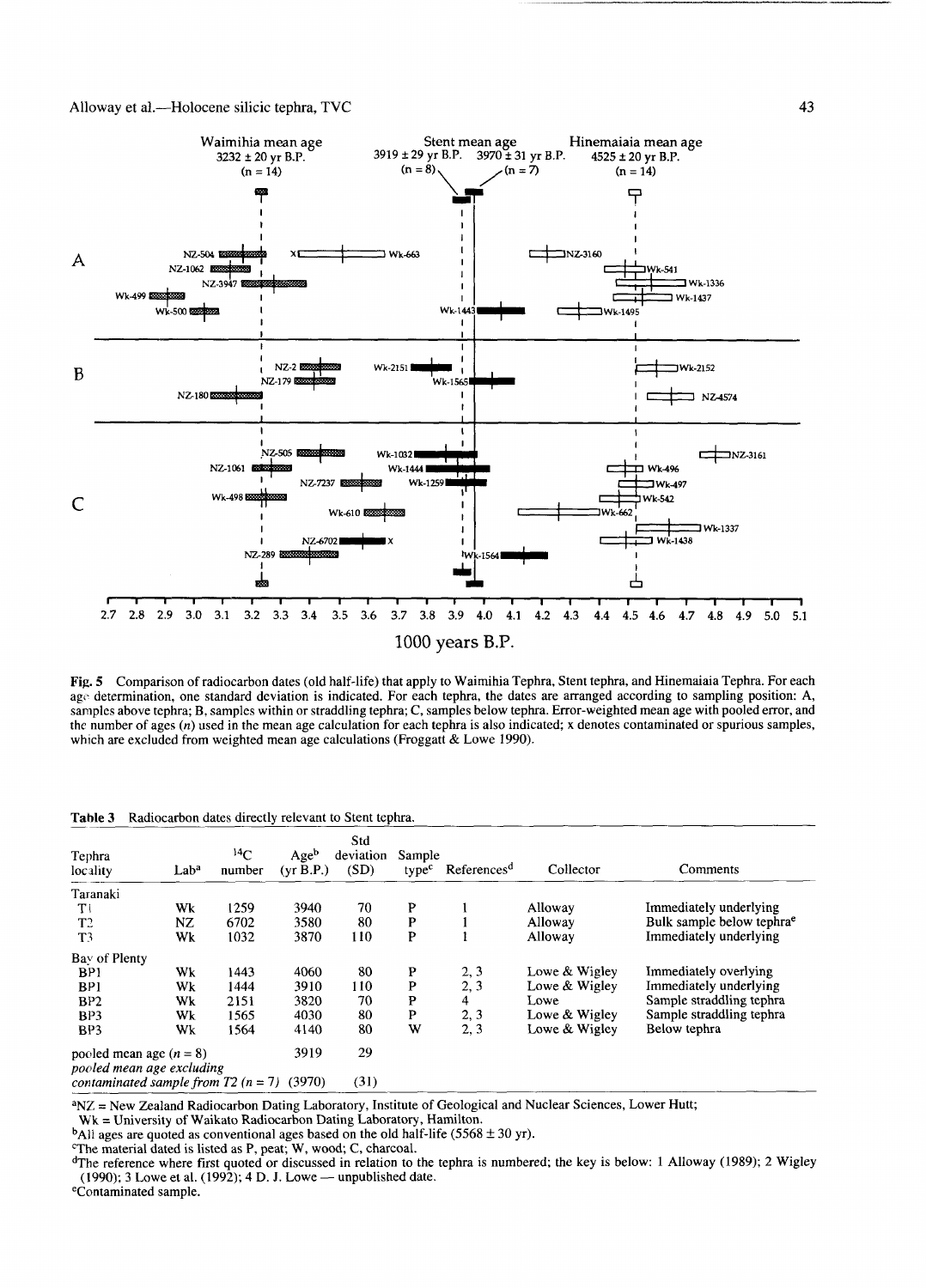

Fig. 6 99% confidence interval plots for Waimihia Tephra, Stent tephra *(n* = 7 excludes contaminated sample from section T2), and Hinemaiaia Tephra.

conclusion is corroborated by a weighted ANOVA test performed using SAS on all 35 data values. The P-value obtained was 0.0001, which provides very strong evidence of significant differences between the mean ages. Separate f-tests for the difference between the mean age of the Waimihia Tephra and Stent tephra,  $\mu_U - \mu_W$ , and for the difference between the mean age of the Hinemaiaia Tephra and Stent tephra,  $\mu_H$ - $\mu_U$ , were performed on the hypotheses:

*H*<sup>0</sup>**:**  $\mu_U = \mu_W$ ,  $H_1: \mu_U > \mu_W$ ,  $H_0: \mu_H = \mu_U, \quad H_1: \mu_H > \mu_U.$ 

The test statistics, calculated using a pooled standard error by the formulae,

$$
t_0 = \frac{\bar{t}_1 - \bar{t}_2}{s_p \sqrt{\frac{1}{n_1} + \frac{1}{n_2}}}, \quad s_p = \sqrt{\frac{(n_1 - 1)\bar{e}_1^2 + (n_2 - 1)\bar{e}_2^2}{n_1 + n_2 - 2}}
$$

gave values of  $65.8$  and  $58.1$  for  $t_0$  in the two cases. From the corresponding extremely small  $P$ -values we conclude that Stent tephra is significantly older than the Waimihia Tephra and is significantly younger than the Hinemaiaia Tephra. There is thus strong evidence for the existence of a previously unrecognised silicic tephra lying stratigraphically between the c. 3.2 ka Waimihia Tephra and the c. 4.5 ka Hinemaiaia Tephra.

# **DISCUSSION AND PROXIMAL-DISTAL CORRELATION**

The tephrostratigraphic and chronologic relationships of Stent tephra, unknown from previous studies in the Taupo area, are examined within organic deposits from two widely separated areas in western and northeastern North Island.

# **44** New Zealand Journal of Geology and Geophysics, 1994, Vol. 37

The existence of Stent tephra, previously reported from Taranaki, is confirmed by its unequivocal occurrence a> a primary tephra deposit in two cores from Papamoa in western Bay of Plenty.

At Papamoa, Stent tephra occurs stratigraphically above the c. 4.5 ka Hinemaiaia Tephra and below the c. 2.7 ka Whakaipo Tephra (Waimihia Tephra is not found). Stent tephra at six sites in Taranaki is enveloped by Egmontsourced tephras dated at 3690 years (above) and 4150 years (immediately below). It seems very unlikely that Stent tephra could represent the reworked product of Hinemaiaia Tephra—such redeposition would be required to have occurred in diverse depositional environments broadly within the same time interval and at widely separated North Island localities. Similarly, it is unlikely that all radiocarbon dates associated with Stent tephra as well as other andesitic tephras dated at various sites are spuriously young.

Stent tephra has an orthopyroxene-dominated ferromagnesian mineralogy and glass chemistry characteristic of a Taupo Volcanic Centre source. The demonstrated occurrence of Stent tephra in Taranaki, 160 km upwind from the postulated source area, together with its occurrence in western Bay of Plenty, indicates that it apparently represents the product of a moderately large, possibly westward-directed plinian eruption (Fig. 7). The eight radiocarbon dates obtained on peat or gyttja associated with Stent tephra provide an eruptive age of  $3919 \pm 29$  yr B.P. However, if the contaminated radiocarbon sample from section T2 is excluded from weighted mean calculations, a more reliable age estimate is found to be  $3970 \pm 31$  yr B.P. (Table 3; Fig. 5).

#### **Proximal correlation**

Extensive previous study in the Taupo area before 1993 had not identified a near-source equivalent tephra deposit intervening between Waimihia and Hinemaiaia Tephras. However, Wilson (1993) has now constructed a new detailed stratigraphy and identified 28 eruptions postdating the c. 22.6 ka Kawakawa (Oruanui) eruption. Hinemaiaia Tephra, previously defined by Froggatt (1981c), was reinterpreted by Wilson to represent 10 discrete units erupted between 3950 and 5200 yr B.P., these units being separated on the basis of intervening weak paleosols and/or erosion breaks. These newly identified units have been mapped, but correlation of individual units from source was difficult because many rarely exceed 0.20 m thickness and they rapidly merge together. Of the 10 eruptive units that comprise "Hinemaiaia Tephra", only one (unit- $K$ ) is considered to represent an eruption powerful enough  $(20.35 \text{ km}^3)$  to be widely represented throughout the entire Taupo area (Wilson 1993) (Fig. 7). This unit is correlated with the c. 4.5 ka "Hinemaiaia Tephra" bed identified from previous studies in distal localities (Kohn et al. 1981; Lowe & Hogg 1986; Lowe 1986) and in this paper. However, another two units unit-Q erupted at c. 4.0 ka and unit-N at c. 4.2 ka—are considered moderately powerful eruptions ( $\geq 0.15$  km<sup>3</sup>) by "Hinemaiaia" standards (Wilson 1993) and therefore have the most likely potential to be widely dispersed over the central North Island. Other proximal units broadly within the same age range are apparently too small in volume The same age range are apparently too small in  $(60.05 \text{ km}^3)$  to be represented at distal localities.

The age of unit- $Q$ , estimated by Wilson (1993) at c. 4050 yr B.P., is in good agreement with the age we have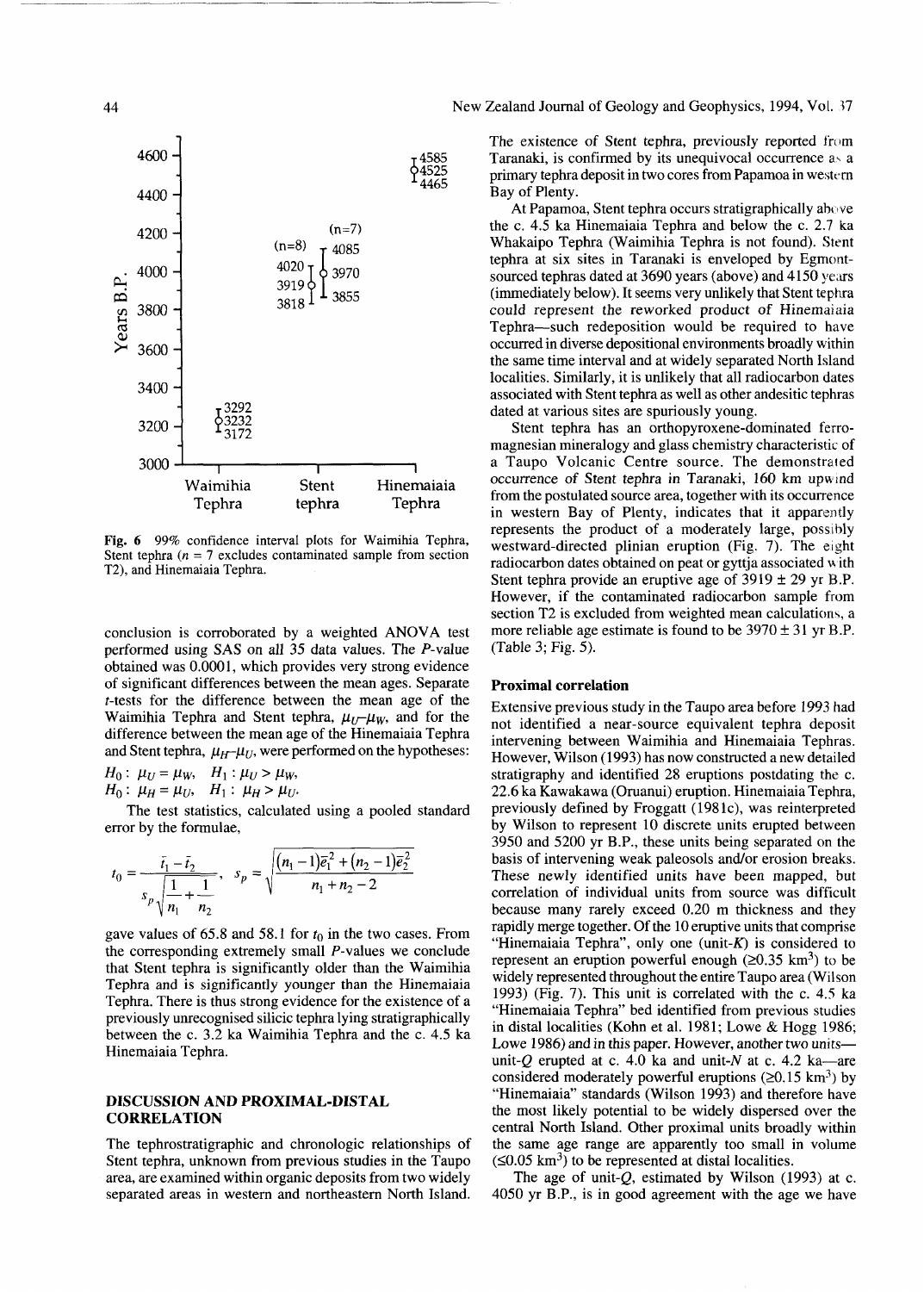

Fig. 7 Possible distal distribution of Stent tephra. The dashed line (St) is a tentative c. 2 cm isopach of Stent tephra based on its estimated thickness at the sites indicated. The isopachs (in centimetres) for "Hinemaiaia Tephra" (equivalent to unit-K of Wilson 1993)—thin solid line (from Lowe 1986 and Wilson 1993); unit-g—heavy solid line (from Wilson 1993); Waimihia Tephra (unit-5 of Wilson 1993)—dotted line (from Vucetich & Pullar 1973) are included for comparison. The approximate source location of unit-K and unit- $Q$  in the vicinity of Lake Taupo is indicated by a triangle (from Wilson 1993).

determined for Stent tephra from seven samples  $(3970 \pm 31)$ yr B.P.). Though slightly older than Stent tephra, the age of *umt-Q* is based on a maximum radiocarbon date (Wk-1839) of 4130  $\pm$  70 yr B.P. obtained from charcoal within the directly underlying paleosol. Tentative correlation is therefore suggested between the distal Stent tephra and proximal unit-g. However, until unequivocal correlation is established, it is appropriate to continue using the name Stent tephra at its distal localities (following the Wellman 1962 precedence).

# **Lake Tutira**

At present, it is unclear whether Stent tephra correlates with any of the uncorrelated Taupo-sourced tephra layers recognised from Lake Tutira, Hawke's Bay (Eden et al. 1993) (Fig. 3, core 4). Ages for these layers were not directly determined (there is an "old carbon" effect evident in the lake sediments), but instead were estimated by assuming uniform rates of sedimentation between the c. 3.2 ka Waimihia Tephra (unit-5 of Wilson 1993) (above) and the 4.5 ka Hinemaiaia Tephra (unit- $K$  of Wilson 1993) (below). Two of these layers (c. 3700 and c. 4100 yr B.P.) were considered by Eden et al. (1993) to be reworked units due to rounding of their mineral components and the presence of contaminant grains, but the third and lowermost (c. 4300 yr B.P.) exhibited none of these features and was thought to represent a primary airfall deposit. However, it is now possible that these layers represent distal equivalents of post- $K$  "Hinemaiaia" units (Wilson 1993), some of which may have been sufficiently large to be distributed downwind from source and preserved at Lake Tutira (Fig. 7). In the absence of more precise age and compositional data for these layers, correlation to Stent tephra or individual post- $K$ "Hinemaiaia" units of Wilson (1993) remains uncertain, but tentative correlations (from oldest to youngest) with units-A^, *-Q,* and *-R* are suggested.

#### ACKNOWLEDGMENTS

This research was part funded by the Department of Soil Science at Massey University (B. V. Alloway), the University of Waikato Research Committee (D. J. Lowe), and Foundation for Research, Science and Technology (D. N. Eden). We thank Glenn Wigley, Jim Dahm, and Yoshitaka Nagatomo for help with the coring at Papamoa. We also thank Colin Vucetich, Vince Neall, and Colin Wilson for reading an early version of the manuscript and for making several helpful comments. The final manuscript benefited from reviews by Jim Begét, University of Alaska, and an anonymous reviewer.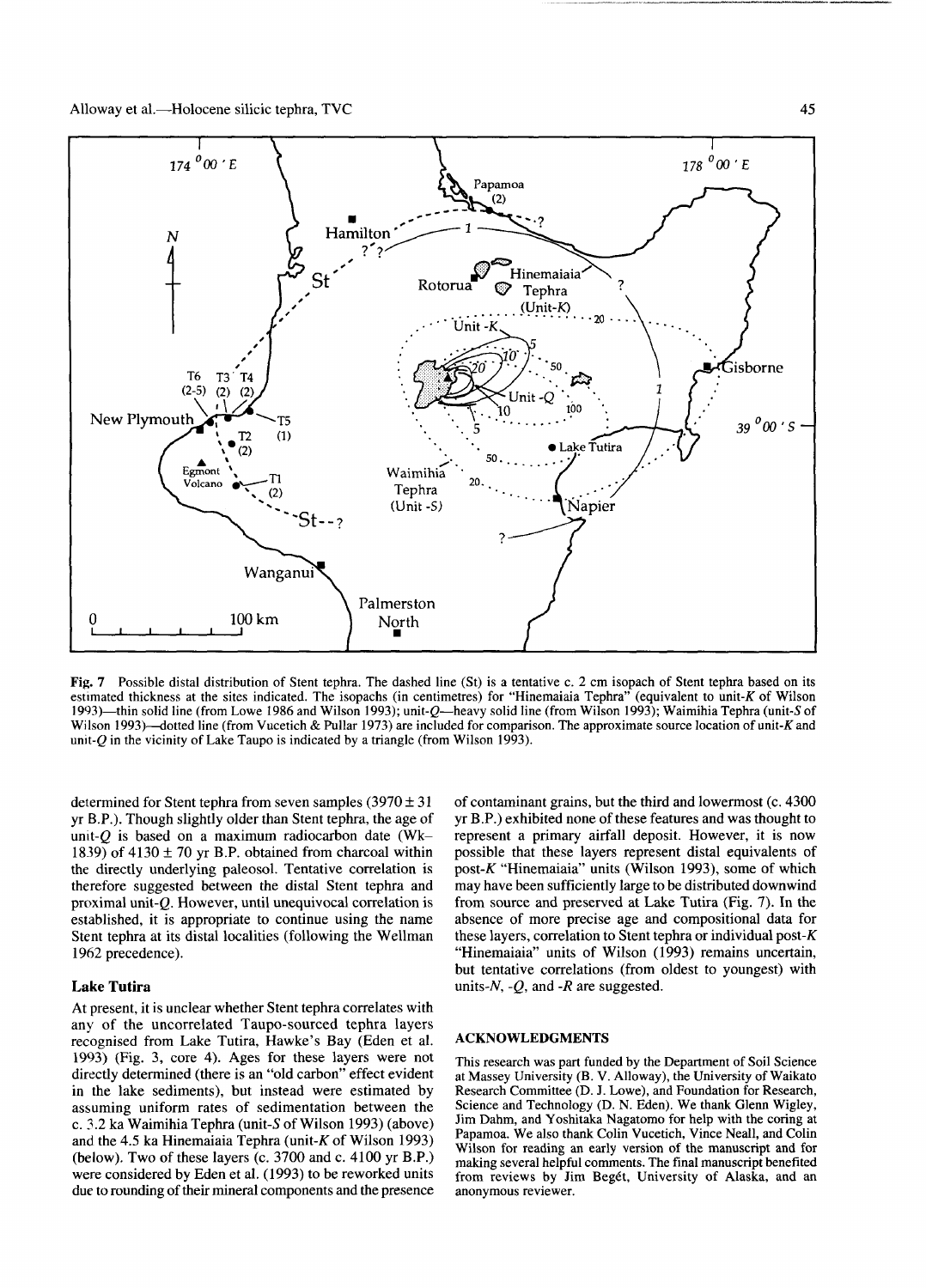#### 46 New Zealand Journal of Geology and Geophysics, 1994, Vol. 57

**REFERENCES**

- Alloway, B. V. 1989: Late Quaternary cover bed stratigraphy and tephrochronology of north-eastern and central Taranaki, New Zealand. Unpublished Ph.D. thesis, lodged in the Library, Massey University, Palmerston North.
- Alloway, B. V.; Stewart, R. B.; Neall, V. E.; Vucetich, C. G. 1992: Climate of the Last Glaciation based on aerosolic quartz influx in an andesitic terrain. *Quaternary research 38:* 170-179.
- Baumgart, I. L. 1954: Some ash showers of the central North Island. *New Zealand journal of science and technology B35:* 456-467.
- Baumgart, I. L.; Healy, J. 1956: Recent volcanicity at Taupo, New Zealand. *Proceedings of the 8th Pacific Science Congress 2:* 113-125.
- Eden, D. N.; Froggatt, P. C; Trustrum, N. A.; Page, M. J. 1993: A multiple-source Holocene tephra sequence from Lake Tutira, Hawke's Bay, New Zealand. *New Zealand journal of geology and geophysics 36:* 233-242.
- Froggatt, P. C. 1981a: Review of Holocene eruptions from Taupo. *In:* Howorth, R. et al. *ed.* Proceedings of tephra workshop. *Geology Department Victoria University of Wellington publication 20:* 21-28.
- Froggatt, P. C. 1981b: Karapiti Tephra Formation: a 10 000 years B.P. tephra from Taupo. *New Zealand journal of geology and geophysics 24:* 95-98.
- Froggatt, P. C. 1981c: Motutere Tephra Formation and redefinition of Hinemaiaia Tephra Formation, Taupo Volcanic Centre, New Zealand. *New Zealand journal of geology and geophysics 24:* 99-105.
- Froggatt, P. C. 1981d: Stratigraphy and nature of Taupo Pumice Formation. *New Zealand journal of geology and geophysics 24:* 231-248.
- Froggatt, P. C. 1982: A study of some aspects of the volcanic history of the Lake Taupo area, North Island, New Zealand. Unpublished Ph.D. thesis, lodged in the Library, Victoria University of Wellington, Wellington.
- Froggatt, P. C; Lowe, D. J. 1990: A review of late Quaternary silicic and some other tephra formations from New Zealand: their stratigraphy, nomenclature, distribution, volume, and age. *New Zealand journal of geology and geophysics 33:* 89-109.
- Froggatt, P. C; Rogers, G. M. 1990: Tephrostratigraphy of high altitude peat-bogs along the axial ranges, North Island, New Zealand. *New Zealand journal of geology and geophysics 33:* 111-124.
- Gupta, S. K.; Polach, H. A. 1985: Radiocarbon dating procedures at ANU. Handbook, Radiocarbon Laboratory. Canberra, Australian National University.
- Healy, J. 1964: Dating of the younger volcanic eruptions of the Taupo region. Part 1. *New Zealand Geological Survey bulletin 73:* 7-39.
- Hogg, A. G.; McCraw, J. D. 1983: Late Quaternary tephras of Coromandel Peninsula, North Island, New Zealand: a mixed peralkaline and calcalkaline tephra sequence. *New Zealand journal of geology and geophysics 26:* 163-187.
- Kohn, B. P.; Neall, V. E.; Stewart, R. B. 1981: Holocene tephrostratigraphy revisited at Tiniroto, North Island, New Zealand. *In:* Howorth, R. et al. *ed.* Proceedings of tephra workshop. *Geology Department Victoria University of Wellington publication 20:* 60-66.
- Lowe, D. J. 1986: Revision of the age and stratigraphic relationships of Hinemaiaia Tephra and Whakatane  $A \, sh$ , North Island, New Zealand, using distal occurrence- in organic deposits. *New Zealand journal of geology and geophysics 29:* 61-73.
- Lowe, D. J. 1988a: Stratigraphy, age, composition and correlation of late Quaternary tephras interbedded with organic sediments in Waikato lakes, North Island, New Zealand. *New Zealand journal of geology and geophysics 'I:* 125-165.
- Lowe, D. J. 1988b: Late Quaternary volcanism in New Zealand towards an integrated record using distal airfall tephras in lakes and bogs. *Journal of Quaternary science 3:* 111-120.
- Lowe, D. J.; Hogg, A. G. 1986: Tephrostratigraphy and chronology of the Kaipo Lagoon, an 11,500 year-old montane peat bog in Urewera National Park, New Zealand. *Journal of the Royal Society of New Zealand 16:* 25^-1.
- Lowe, D. J.; Hogg, A. G.; Green, J. D.; Boubée, J. A. T. 1980: Stratigraphy and chronology of late Quaternary tephras in Lake Maratoto, Hamilton, New Zealand. *New Zealand journal of geology and geophysics 28:* 481^485.
- Lowe, D. J.; Wigley, G. N. A.; Dahm, J.; Nagatomo, Y. 1992: Late Quaternary tephrostratigraphy and Holocene dune development in the Papmoa-Te Puke area, Bay of Plenty. *In:* Rijske, W. J. comp. Field notes for the field days for the 1992 Conference of the New Zealand Society of Soil Science, Rotorua. Pp. 36-41.
- McGlone, M. S.; Neall, V. E.; Clarkson, B. D. 1988: The effect of recent volcanic events and climatic changes on the vegetation of Mt Egmont (Mt Taranaki), New Zealand. *New Zealand journal of botany 26:* 123-144.
- Neall, V. E. 1972: Tephrochronology and tephrostratigraphy of western Taranaki (N108-109), New Zealand. *New Zealand journal of geology and geophysics 15:* 507-557.
- Neall, V. E. 1979: Sheets P19, P20, and P21-New Plymouth, Egmont and Manaia. Geological map of New Zealand 1:50 000.3 maps and notes. 36 p. Wellington, Department of Scientific and Industrial Research.
- Neall, V. E.; Alloway, B. V. 1986: Quaternary volcaniclastics and volcanic hazards of Taranaki. *New Zealand Geological Survey record 12:* 101-137.
- Pillans, B. J.; Wright, I. 1992: Late Quaternary tephrostratigraphy from the southern Havre Trough - Bay of Plenty, northeast New Zealand. *New Zealand journal of geology and geophysics 35:* 129-143.
- Stewart, R. B.; Neall, V. E.; Pollock, J. A.; Syers, J. K. 1977: Parent material stratigraphy of an Egmont loam profile, Taranaki, New Zealand. *Australian journal of soil research 15:* 177-190.
- Stokes, S.; Lowe, D. J. 1988: Discriminant function analysis of late Quaternary tephras from five volcanoes in New Zealand using glass shard major element chemistry. *Quaternary research 30:* 270-283.
- Stokes, S.; Lowe, D. J.; Froggatt, P. C. 1992: Discriminant function analysis and correlation of late Quaternary rhyolitic tephra deposits from Taupo and Okataina volcanoes. New Zealand, using glass shard major element composition. *Quaternary international 13/14:* 103-117.
- Topping, W. W.; Kohn, B. P. 1973: Rhyolitic tephra marker beds in the Tongariro area, North Island, New Zealand. *New Zealand journal of geology and geophysics 16:* 375-395.
- Vucetich, C. G.; Howorth, R. 1976a: Proposed definition of the Kawakawa Tephra, the c. 20 000 yr B.P. marker horizon in the New Zealand region. *New Zealand journal of geology and geophysics 19:* 43-50.